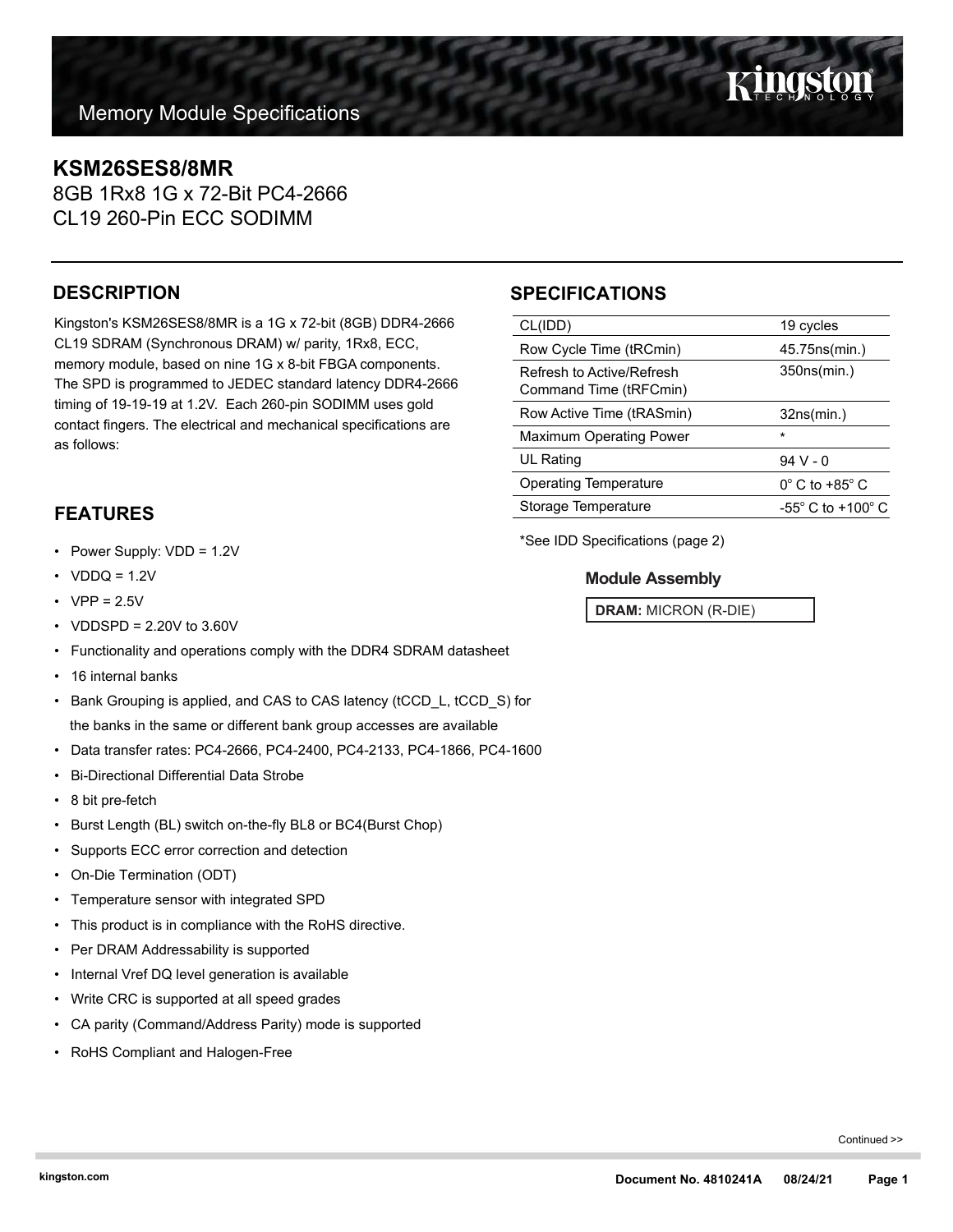# **IDD Specifications**

| Symbol                    | 2666 | <b>Units</b> |
|---------------------------|------|--------------|
| $I_{DD0}$                 | 396  | mA           |
| I <sub>PP0</sub>          | 36   | mA           |
| $I_{DD1}$                 | 459  | mA           |
| <b>I</b> <sub>DD2N</sub>  | 324  | mA           |
| <b>I</b> DD2NT            | 333  | mA           |
| <b>I</b> DD <sub>2P</sub> | 270  | mA           |
| $I_{DD2Q}$                | 306  | mA           |
| I <sub>DD3N</sub>         | 351  | mA           |
| <b>I</b> PP3N             | 27   | mA           |
| $I_{\text{DD3P}}$         | 279  | mA           |
| <b>I</b> <sub>DD4R</sub>  | 945  | mA           |
| <b>I</b> <sub>DD4W</sub>  | 819  | mA           |
| <b>I</b> <sub>DD5R</sub>  | 405  | mA           |
| I <sub>PP5R</sub>         | 45   | mA           |
| <b>I</b> <sub>DD6N</sub>  | 288  | mA           |
| <b>I</b> DD6E             | 468  | mA           |
| <b>I</b> DD6R             | 171  | mA           |
| <b>I</b> <sub>DD6A</sub>  | 72   | mA           |
| <b>I</b> DD6A             | 171  | mA           |
| <b>I</b> <sub>DD6A</sub>  | 261  | mA           |
| I <sub>PP6X</sub>         | 45   | mA           |
| l <sub>DD7</sub>          | 1305 | mA           |
| l <sub>PP7</sub>          | 72   | mA           |
| I <sub>DD8</sub>          | 216  | mA           |